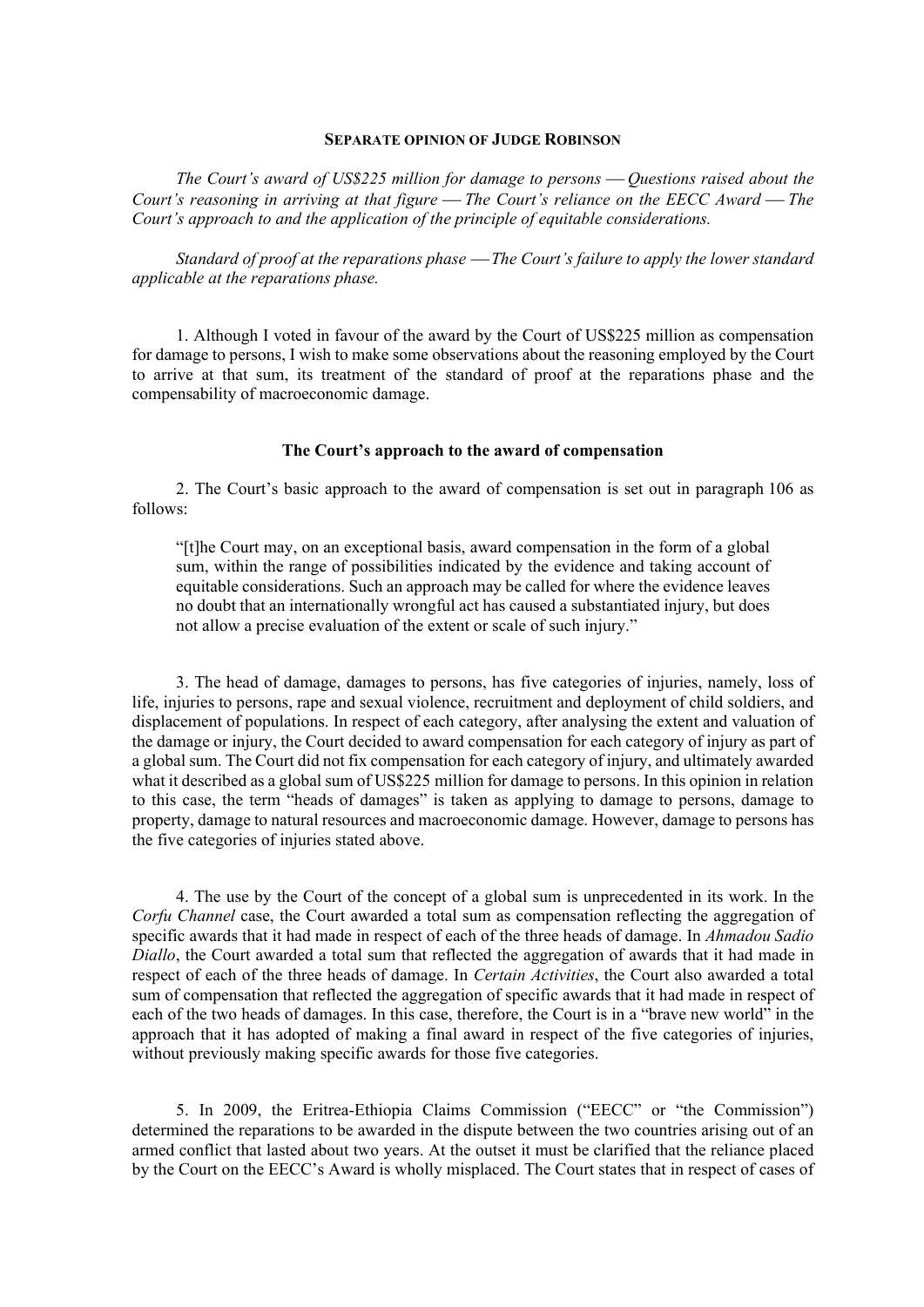mass casualties resulting from an armed conflict, "the judicial or other bodies concerned have awarded a global sum, for certain categories of injury, on the basis of the evidence at their disposal" (paragraph [1](#page-1-0)07). It then refers to the EECC's Final Award on *Eritrea's Damages Claims* (2009)<sup>1</sup>. Although the language in that paragraph does not mean that the Court was implying that the EECC used the term "global sum", it must be clarified that that term is not used by the Commission in any part of its Award. An examination of that Award shows that the EECC did not do anything that was remotely similar to what the Court has done in this case. The EECC awarded compensation in the form of a specific sum for each category of injury and then made a final award that reflected an aggregation of those specific sums, which it simply described as the "total monetary compensation". For example, in respect of rape, the Commission awarded a specific sum of US\$2 million, which it added to the other sums awarded for the other categories of injuries making a grand total of US\$161,455,000. It is inappropriate to describe the award of US\$2 million as a global sum, thereby suggesting that the EECC's approach to compensation was similar to that of the Court. It is nothing of the sort, because, unlike the EECC, the Court does not award a specific sum for any of the five categories of injuries in respect of damage to persons; it awards what it describes as a global sum.

6. In relation to cases of mass injuries, the Court found that it may "form an appreciation of the extent of damage on which compensation should be based without necessarily having to identify the names of all victims or specific information about each building destroyed in the conflict" (paragraph 114). The thrust of this opinion is that the Court should have implemented this important finding by making a specific award of compensation in respect of each category of injury. Such a course would have rendered the Court's ultimate award of compensation more comprehensible. Had the Court followed that approach, an award for a specific category of injury, such as rape, made on the basis of its appreciation of the extent of injury should not be treated as part of a global sum, because it is inevitable that in cases of mass casualties an approach is taken reflecting the totality of the wrongfulness relating to a specific category of injury rather than the specificity of individual acts constituting that totality. In that regard, it may be recalled that the Court categorically rejected Uganda's submission that it was necessary for the Democratic Republic of Congo (DRC) to adduce evidence showing specific injuries to specific persons or specific damage to specific property at a particular time or place. In this case the Court has correctly shunned the particularization of injuries.

# **The concept of an award of compensation in the form of a global sum "within the range of possibilities indicated by the evidence"**

7. The Court's use of the concept of an award of compensation within the range of possibilities indicated by the evidence appears to have been inspired by the EECC's *Eritrea Damages Award*, in which the phrase is used twice. Page 508 of the Award reads,

"The Commission required clear and convincing evidence that damage occurred, but less rigorous proof for purposes of the quantification of damages which requires exercises of judgment and approximation. In commercial arbitration, lack of evidence may warrant dismissal of a damages claim for failure of proof. In contrast, when serious violations of international law, causing harm to many individuals, have been determined, it would be inappropriate to dismiss the claim outright. The Commission recognized its obligation to determine appropriate compensation, even if the process involves estimation or guesswork within the range of possibilities indicated by the evidence. The Commission further took into account a trade-off fundamental to recent international efforts to address injuries affecting large number of victims. Compensation

<span id="page-1-0"></span><sup>1</sup> Eritrea-Ethiopia Claims Commission, *Final Award* – *Eritrea's Damages Claims, Decision of 17 August 2009*, United Nations, *Reports of International Arbitral Awards (RIAA),* Vol. XXVI, pp. 505-630.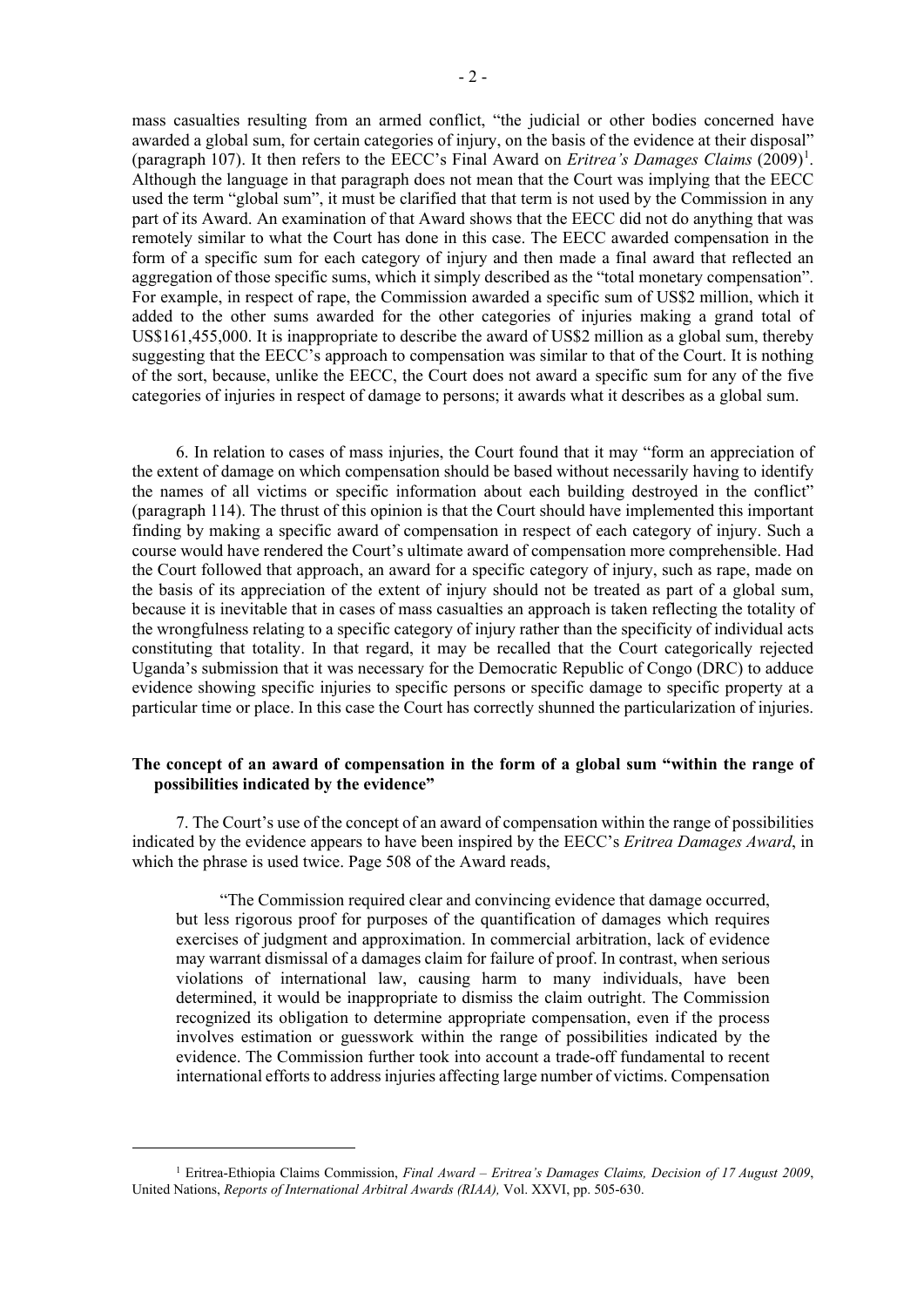levels were thus reduced, balancing uncertainties flowing from the lower standard of proof"<sup>[2](#page-2-0)</sup>.

Paragraphs 37 and 38 of the Award also explain the Commission's understanding of the concept. The language in these paragraphs is essentially the same as that on page 508. Considering that the Award on *Eritrea's Damages Claims* is cited favourably seven times in the Judgment, it is surprising that the Court has not followed the Commission's approach to determining compensation.

8. Four points may be made about the manner in which the Commission uses the term "within the range of possibilities indicated by the evidence", which distinguishes it from the Court's approach. The first point is that, as indicated below, the Commission is careful to set the context in which recourse may be had to the concept of an award of compensation within the range of possibilities indicated by the evidence:

- (i) the quantification of damages for serious violations of international law resulting in harm to individuals calls for the exercise of judgment and approximation, particularly in relation to mass conflicts, which inevitably lead to uncertainties with regard to the extent and valuation of damage;
- (ii) in light of this particular context, there is a lower standard of proof at the reparations phase;
- (iii) in applying that lower standard of proof, a court or tribunal has an "obligation to determine appropriate compensation, even if the process involves estimation or guesswork within the range of possibilities indicated by the evidence"<sup>[3](#page-2-1)</sup>; and
- (iv) the trade-off for a court or tribunal relying on estimation or guesswork of compensation due in a case of mass casualties such as a war is that compensation may be reduced.

The Court's use of the concept does not reveal any sensitivity to that context which the Commission was careful to identify for its use. In particular, no sensitivity is shown by the Court to the linkage between the use of the concept and the lower standard of proof at the reparations phase. In the vast majority of instances where the Court finds that the evidence does not allow it to even approximate the extent of the damage, the evidence is such that had the Court been sensitive to the lower standard of proof, it would have been in a position either by estimation or guesswork to determine the extent and valuation of the damage; nor does the Court's approach reveal any sensitivity to reducing the compensation sum as a trade-off for "uncertainties flowing from the lower standard of proof"<sup>[4](#page-2-2)</sup>. This trade-off is described by the Commission as "fundamental to recent international efforts to address injuries reflecting large numbers of victims"<sup>[5](#page-2-3)</sup>. The opinion will later address issues relating to the standard of proof.

9. The second point is that it is within that special context and against that special background that the phrase "within the range of possibilities indicated by the evidence" must be interpreted. The Commission is not at large in the estimation or guesswork that it is allowed to engage in; rather, it must discharge its functions having regard to the evidence, but in doing so it considers possible assessments of the evidence and exercises its judgment in adopting an appreciation of the evidence that allows it to estimate the extent and value of the injury. This is very much like applying the principle of equitable considerations. Thus, there is no inconsistency between the Commission's

<span id="page-2-3"></span><sup>5</sup> *Ibid*.

<span id="page-2-1"></span><span id="page-2-0"></span><sup>2</sup> EECC, *Final Award – Eritrea's Damages Claims, Decision of 17 August 2009*, p. 508.

<sup>3</sup> *Ibid*.

<span id="page-2-2"></span><sup>4</sup> *Ibid*.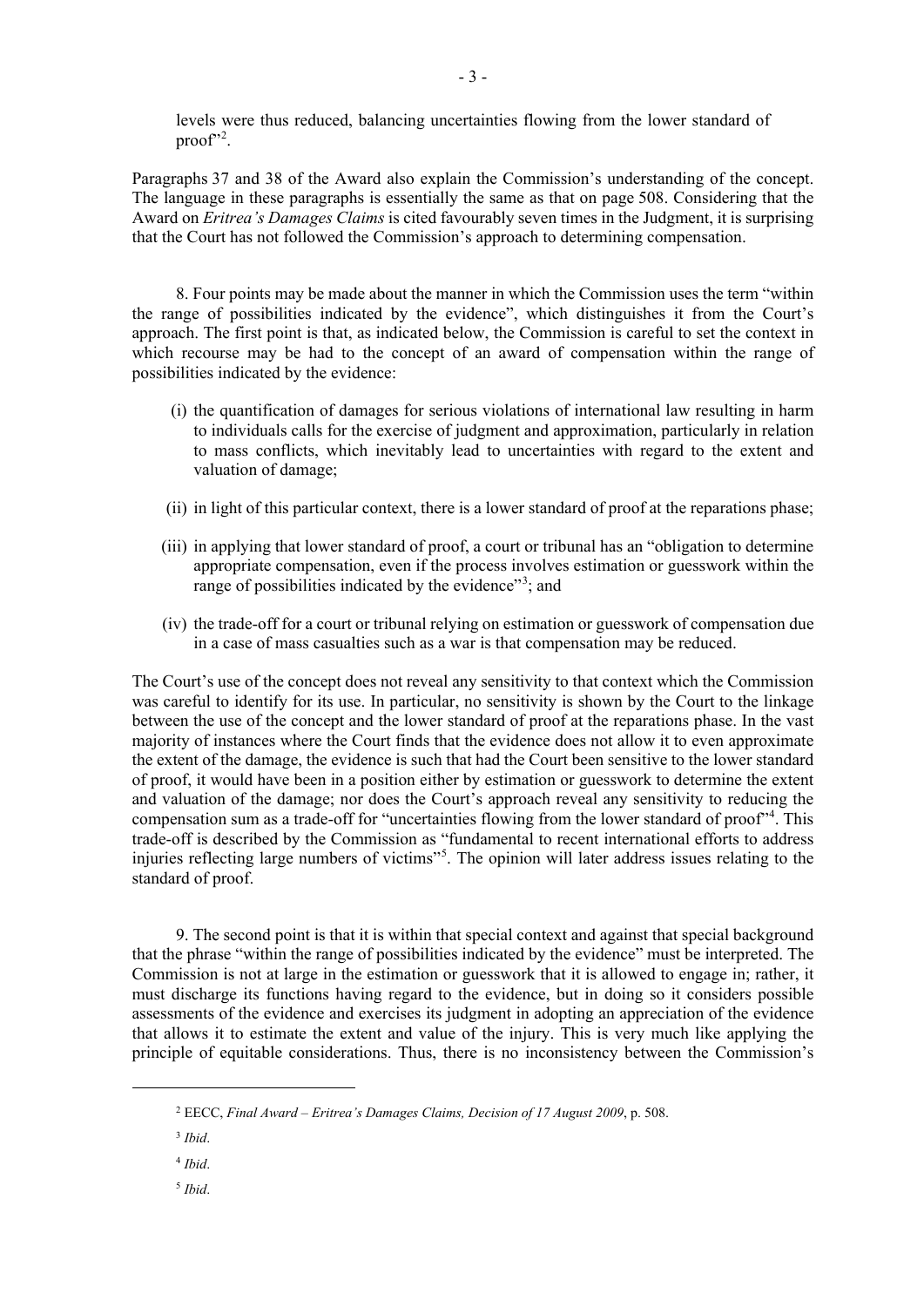reference to estimation or guesswork and the finding in *Story Parchment* that "the damages may not be determined by mere speculation or guess[work]"<sup>[6](#page-3-0)</sup>, because the Commission's approach is that the estimation or guesswork is to be carried out within the range of possibilities indicated by the evidence; in other words, the range of possibilities indicated by the evidence functions as a restraint or rein on the circumstances in which recourse may be had to estimation or guesswork, the latter being nothing more than a method of approximating compensation.

10. The third point is that the purpose for which the Commission uses the concept of "within the range of possibilities indicated by the evidence" would seem to be wholly different from the purpose for which it is used by the Court. The Commission sets out its understanding of the concept at the beginning of the Award. Although it does not make any explicit reference to that concept in its analysis of any of the categories of injuries, it is safe to presume that its analysis on compensation is informed by that concept as outlined at the beginning of the Award. In that regard, the Commission determines a specific sum for each category of injury within the range of possibilities indicated by the evidence. On the other hand, the Court, although purporting to use the concept of "within the range of possibilities indicated by the evidence", refrains from determining a specific sum as compensation for each category of injury. The Court has therefore not applied the concept in the way that it was used by the Commission. This difference is, of course, explained by the Court's use of a global sum, a concept which does not appear to admit of specific determinations of compensation for a category of injury. To the extent that the Court's concept of a global sum does not involve estimating compensation for each category of injury, it is inconsistent with the Commission's concept of compensation involving estimation or guesswork within the range of possibilities indicated by the evidence.

11. The fourth point is that, unlike the Commission, it appears that the Court does not see itself as having an obligation to determine appropriate compensation even if it has to use estimation or guesswork within the range of possibilities indicated by the evidence. It is odd that the Court seizes on the last part of the Commission's dictum — within the range of possibilities indicated by the evidence — but ignores the first part which refers to the obligation to determine appropriate compensation by estimation or even by guesswork. The Commission's approach calls for action by the tribunal to determine appropriate compensation even by estimation or guesswork, but places a restraint on that action. By ignoring that obligation, the Court has not followed the Commission's approach on the nine occasions that the Judgment uses the phrase "within the range of possibilities indicated by the evidence". It would seem that the Court is still searching for a precision in the evidence that the law does not require. The Court does not appear to acknowledge that the quantification of damages in situations of mass casualties resulting from a war requires what the Commission calls "exercises of judgment and approximation". Regrettably, the Court appears to approach the reliability of the evidence for the purpose of determining the extent and valuation of the damage or injury with the rigour of an insurer examining a claim for damages arising from an accident between two motor vehicles.

## **Comprehending the Court's concept of a global sum**

12. The Court determined that on the basis of the evidence, the number of lives lost was in a range from 10,000 to 15,000 (paragraph 162); the number of displaced populations was in a range from 100,000 to 500,000 (paragraph 223); the number of children recruited and deployed fell within a range (paragraph 206); however, the Court did not identify that range. In relation to injuries to persons, the Court determined that the evidence only allowed it to find that a "significant number of such injuries occurred" (paragraph 181); in relation to rape and sexual violence, the Court determined

<span id="page-3-0"></span><sup>6</sup> Supreme Court of the United States, *Story Parchment Company* v*. Paterson Parchment Paper Company*, *United States Reports*, 1931, Vol. 282, p. 563.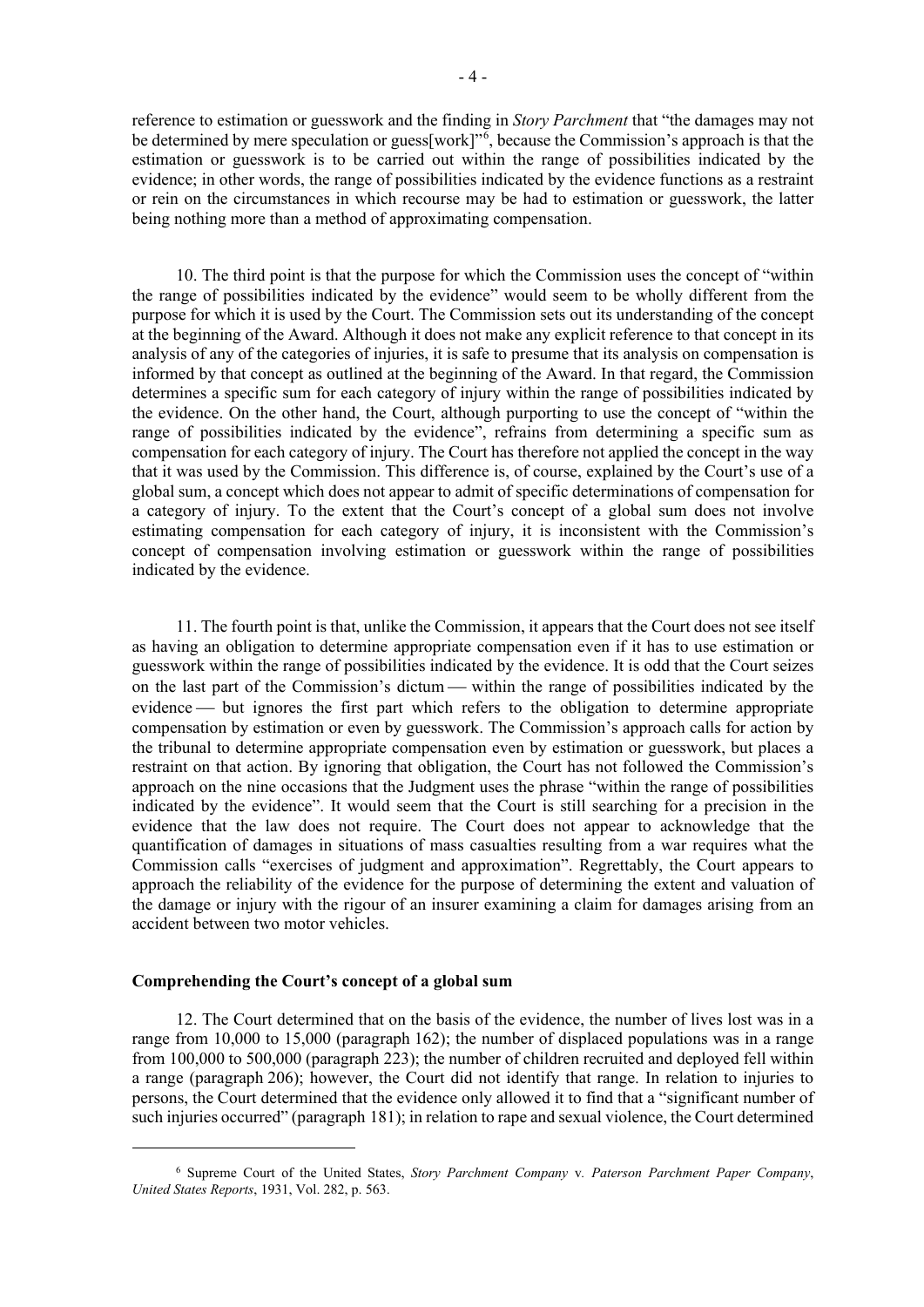that the evidence only allowed it to find that "a significant number of such injuries occurred" (paragraph 193).

13. Compensation is based on a determination of the extent of damage or injury and its valuation. If the determination of the extent of damage or injury is wrong, compensation based on the valuation will also be wrong. Since the Court awards compensation for each category of injury as part of a global sum, it is reasonable to expect that when added together, the aggregation of those five parts would comprise the global sum of US\$225 million.

14. In effect, the Court's approach calls for the addition of a specific number of persons from the range that is identified for loss of life and displacement of populations to what is described as a "significant number" in respect of rape and sexual violence and injuries to persons. However, it is not possible to add the certain and precise number that may be identified within those two ranges to something that is as uncertain and imprecise as a "significant number" and arrive at the global sum of US\$225 million. The matter is rendered more complicated by the fact that, in respect of the recruitment and deployment of child soldiers, the Court states that there is a range but does not identify the range. Although two numbers, 1,800 and 2,500, are indicated in paragraph 204 on the recruitment of child soldiers, there is nothing to show how these numbers could constitute a range. The Court's approach would have been more comprehensible if it had identified a range in respect of all five categories of injuries. Regrettably, since the Court's assessment of the extent of the damage is open to criticism, its global award of compensation of US\$225 million is also open to question.

15. It is regrettable that the Court does not explain the concept of the global sum. Although the concept, as developed by the Court, suggests that the addition of the five parts in respect of the categories of injuries constitutes the global sum, the analysis above shows that the five parts are not susceptible to addition. In any event, as noted before, the Court's use of the concept of the global sum does not appear to allow a specific determination of compensation for each category of injury; if it did, the final award would not be global. However, the dilemma is that, absent an award for each category of injury, the global sum is difficult to comprehend and appears to be snatched from thin air. Thus, the global sum is incompatible with a specific determination of compensation for each category of injury but is incomprehensible without such a determination. Another difficulty is that, since compensation is awarded for each of the five categories of injuries as *part* of the global sum, it is evident that the global sum may be partitioned, thereby implying that it is capable of disaggregation, with the result that the sum loses its global character.

16. By stating that it may exceptionally award compensation in the form of a global sum, the Court acknowledges that the more usual practice is for a final award of compensation to reflect the aggregation of specific awards for each category of injury. In my view, *DRC* v*. Uganda* was not an appropriate case to depart from the more usual practice. This is a case in which the Court has found that one Party has committed breaches not only of international humanitarian law but also of international human rights law, giving rise to claims for compensation for loss of life, injuries to persons, rape and sexual violence, the recruitment and deployment of child soldiers, and displacement of populations. Each category of injury is unique, having its own peculiar characteristics, warranting individual treatment by the Court in its award of compensation. The uniqueness and peculiarity of each category of injury are lost in the award of a global sum for all five categories. For example, given the significance that international human rights law attaches to the right to life — it is a predicate to the enjoyment and exercise of all other human rights, and is the first article of the International Covenant on Civil and Political Rights and the International Covenant on Economic Social and Cultural Rights — it is inappropriate to award a sum as compensation not only for the loss of life but also for another category of injury such as displacement of populations.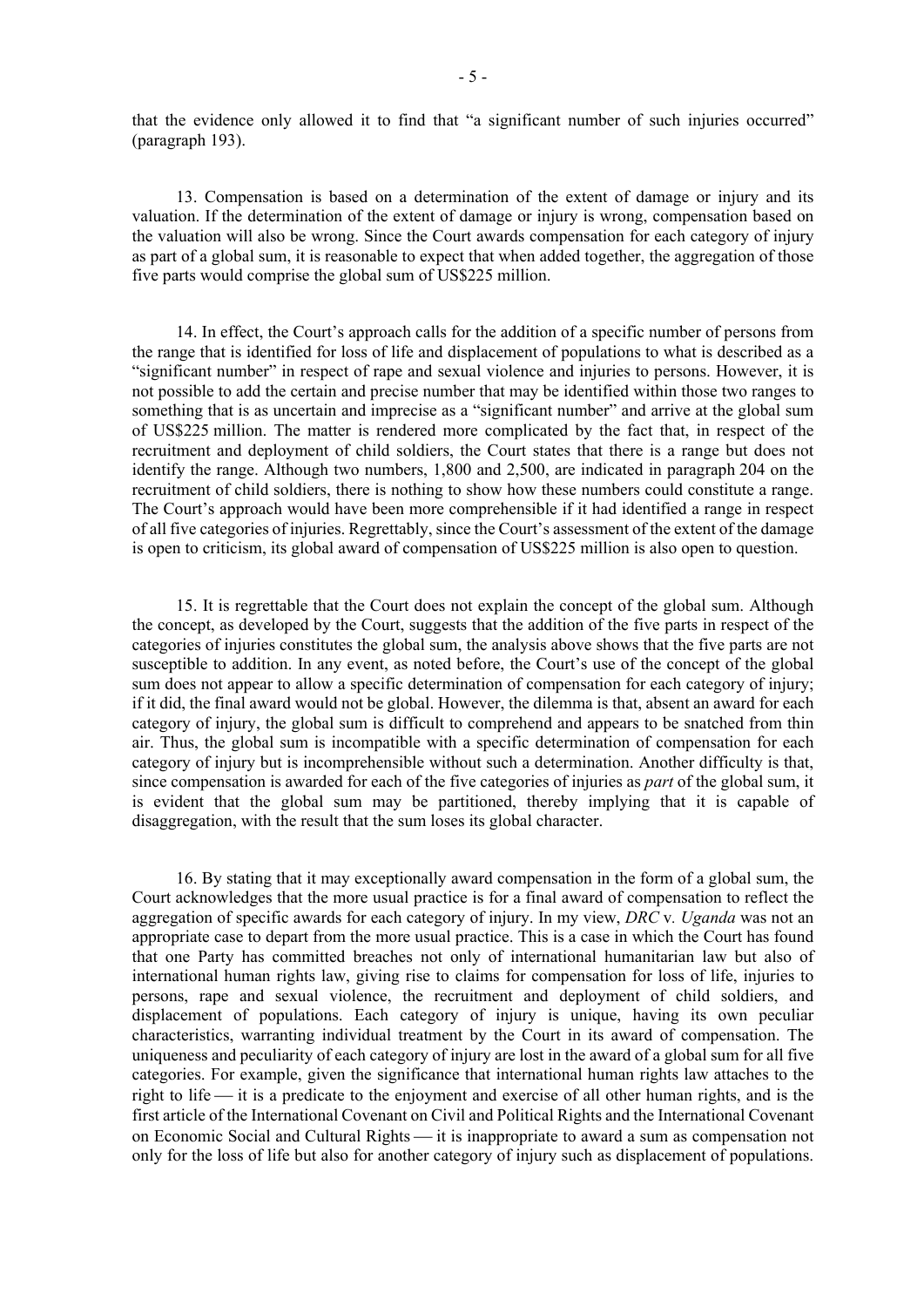There is no justification for commingling an award of compensation for loss of life with an award of compensation for any other category of injury.

17. The concept of the global sum has been used in investment arbitration  $\frac{1}{\sqrt{2}}$  see for example, *Blount Brothers Corporation* v*. Iran*[7](#page-5-0) and *Adam Joseph Resources* v*. CNA Metals*[8](#page-5-1) in which each Tribunal awarded a global sum for all costs claimed by the claimant; however, in that field, which is largely concerned with commercial and investment activities, it does not present the substantive and presentational problems that arise in a case relating to the loss of life, injuries to persons and the other categories of injuries in this case. In light of all the difficulties presented by the concept of the global sum, it has to be questioned whether it is an appropriate tool for the discharge by the Court of its judicial function.

#### **The principle of equitable considerations**

18. In relation to loss of life, injuries to persons, and rape and sexual violence, the Court determined that the evidence at its disposal did not allow it to determine even an approximate number of lives lost (paragraph 162), or of injuries to persons (paragraph 181), or of rapes and other acts of sexual violence (paragraph 193). It is submitted that it would only be in the rarest of cases that the Court would not be in a position to approximate the numbers of lives lost, injuries to persons, and rapes, had it determined compensation on the basis of equitable considerations. The opinion now proceeds to an examination of the principle of equitable considerations as it has been developed by the Court and other tribunals.

19. The Court's case law is that recourse may be had to equitable considerations as the basis for an award of compensation in situations where the evidence provides certainty as to damage caused by the wrongful conduct of a respondent, but no certainty as to the extent of that damage. In that regard, in *Certain Activities (Costa Rica* v. *Nicaragua)* the Court cited the following passage from *Story Parchment*, cited in *Trail Smelter*:

"Where the tort itself is of such a nature as to preclude the ascertainment of the amount of damages with certainty, it would be a perversion of fundamental principles of justice to deny all relief to the injured person, and thereby relieve the wrongdoer from making any amend for his acts. In such case, while the damages may not be determined by mere speculation or guess, it will be enough if the evidence show the extent of the damages as a matter of just and reasonable inference, although the result be only approximate".

20. In *Al-Jedda*, the European Court of Human Rights relied on Article 41 of the European Convention, which allows it to "afford just satisfaction" to an injured party in circumstances where the domestic law only allows partial reparation. In *Diallo*, the Court cited the following passage from *Al-Jedda* v*. United Kingdom*: "[i]ts guiding principle is equity, which above all involves flexibility and an objective consideration of what is just, fair and reasonable in all the circumstances of the case,

<span id="page-5-0"></span><sup>7</sup> Iran-US Claims Tribunal, Case No. 52, *Blount Brothers Corporation* v. *The Government of the Islamic Republic of Iran, Iran Housing Company*, Award No. 215-52-1 of 27 February 1986, para. 101.

<span id="page-5-1"></span><sup>8</sup> Kuala Lumpur Regional Centre for Arbitration, *Adam Joseph Resources (M) SDN BHD* v*. CNA Metals Limited,* KLRCA Case No. INT/ADM-29-2011, Final Award on Costs, 15 April 2016, para. 4.11.

<span id="page-5-2"></span><sup>9</sup> *Certain Activities Carried Out by Nicaragua in the Border Area (Costa Rica* v. *Nicaragua), Compensation, Judgment, I.C.J. Reports 2018 (I)*, p. 27, para. 35 citing *Trail Smelter (United States, Canada), 16 April 1938 and 11 March 1941*, *RIAA*, Vol. III, p. 1920; see also *Story Parchment Company* v. *Paterson Parchment Paper Company, U.S. Reports*, 1931, Vol. 282, p. 563.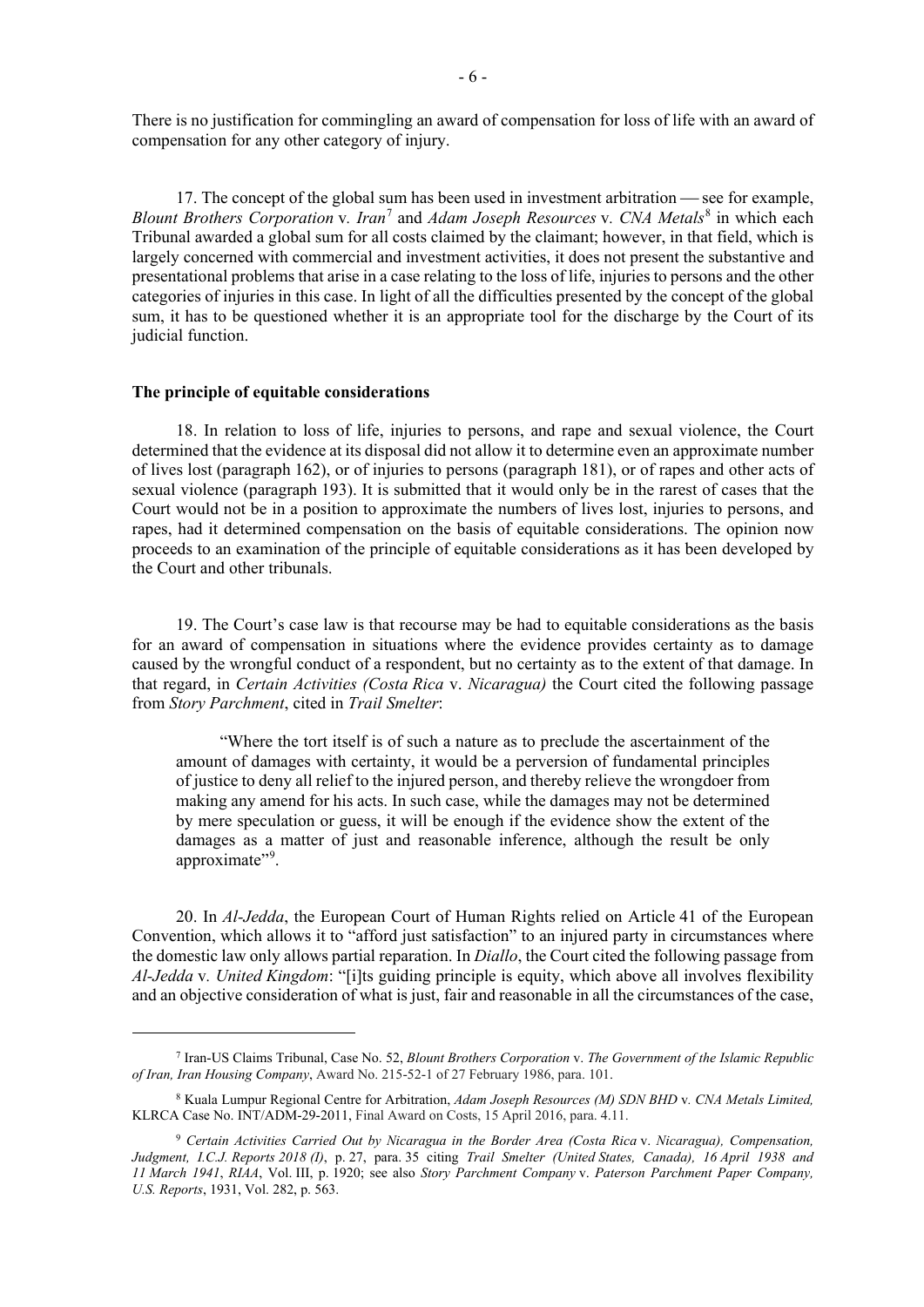including not only the position of the applicant but the overall context in which the breach occurred"<sup>[10](#page-6-0)</sup>. Although *Al-Jedda* was a case involving non-material harm, the elements of the principle of equity that are identified - flexibility, fairness and reasonableness in all the circumstances of the case — are equally applicable to a claim for material harm. It is significant that the European Court highlights the element of flexibility, which, while it does not allow for wild approximations, does allow the Court to make a reasonable approximation of the extent and valuation of the damage.

21. That the Court's jurisprudence is consistent with the use of the principle of equitable considerations to arrive at approximate determinations of the extent of the damage is evident from its finding in *Certain Activities* that "the absence of certainty as to the extent of damage did not necessarily preclude it from awarding an amount that it considered approximately to reflect the value of the impairment or loss of environmental goods or services<sup> $\frac{1}{2}$ 1</sup>. The principle of equitable considerations, therefore, allows the Court to approximate the valuation of the damage suffered in cases where there is certainty that there was some damage, but none as to its extent. It is in such circumstances that an award of compensation is made on the basis of equitable considerations. The Court, if it applies the principle of equitable considerations, is not required to be precise in its determination of either the number of victims or its valuation of the damage suffered.

22. In *Diallo*, Guinea submitted claims of US\$250,000 for non-material injury and US\$550,000 for other material damage<sup>12</sup>. The Court awarded US\$85,000 for non-material injury<sup>[13](#page-6-3)</sup> and US\$10,000 for material injury<sup>[14](#page-6-4)</sup> on the basis of equitable considerations. In respect of the award of US\$10,000 for loss of personal property, the Court found credible an inventory prepared by Guinea but concluded that "Guinea has failed to prove the extent of the loss of Mr. Diallo's personal property listed on the inventory and the extent to which any such loss was caused by the DRC's unlawful conduct"<sup>[15](#page-6-5)</sup>. The Court reasoned that Mr. Diallo did suffer some material injury in relation to his personal property but indicated that it could not accept the large sum claimed by Guinea. In those circumstances, the Court "consider[ed] it appropriate to award an amount of compensation based on equitable considerations"<sup>16</sup>. Despite Guinea's failure to prove the extent of Mr. Diallo's loss in relation to his personal property, the Court awarded US\$10,000 as compensation. The Court had no valuation of any of the property listed on the inventory, but that did not deter it from approximating the damage suffered by Mr. Diallo.

23. It is noteworthy that, against the background of a total lack of evidence as to the value of the property listed on the inventory, the Court offered no specific explanation either for its decision to award compensation on the basis of equitable considerations or for the sum it awarded. The Court did nothing more than outline the facts of the case and then announce its decision to award compensation on the basis of equitable considerations. That, of course, does not mean that the Court's

- <sup>14</sup> *Ibid.*, p. 338, para. 36.
- <sup>15</sup> *Ibid.*, p. 337, para. 31.
- <sup>16</sup> *Ibid.*, p. 337, para. 33.

<span id="page-6-0"></span><sup>10</sup> *Ahmadou Sadio Diallo (Republic of Guinea* v. *Democratic Republic of the Congo), Compensation, Judgment, I.C.J. Reports 2012 (I)*, p. 335, para. 24, citing *Al-Jedda* v*. United Kingdom* [GC]*, No. 27021/08, Judgment of 7 July 2011, ECHR Reports*, 2011*,* para. 114.

<span id="page-6-1"></span><sup>11</sup> *Certain Activities Carried Out by Nicaragua in the Border Area (Costa Rica* v. *Nicaragua), Compensation, Judgment, I.C.J. Reports 2018 (I)*, pp. 38-39, para. 86.

<span id="page-6-6"></span><span id="page-6-5"></span><span id="page-6-4"></span><span id="page-6-3"></span><span id="page-6-2"></span><sup>12</sup> *Ahmadou Sadio Diallo (Republic of Guinea* v. *Democratic Republic of the Congo), Compensation, Judgment, I.C.J. Reports 2012 (I)*, p. 330, para. 10.

<sup>13</sup> *Ibid.*, p. 335, para. 25.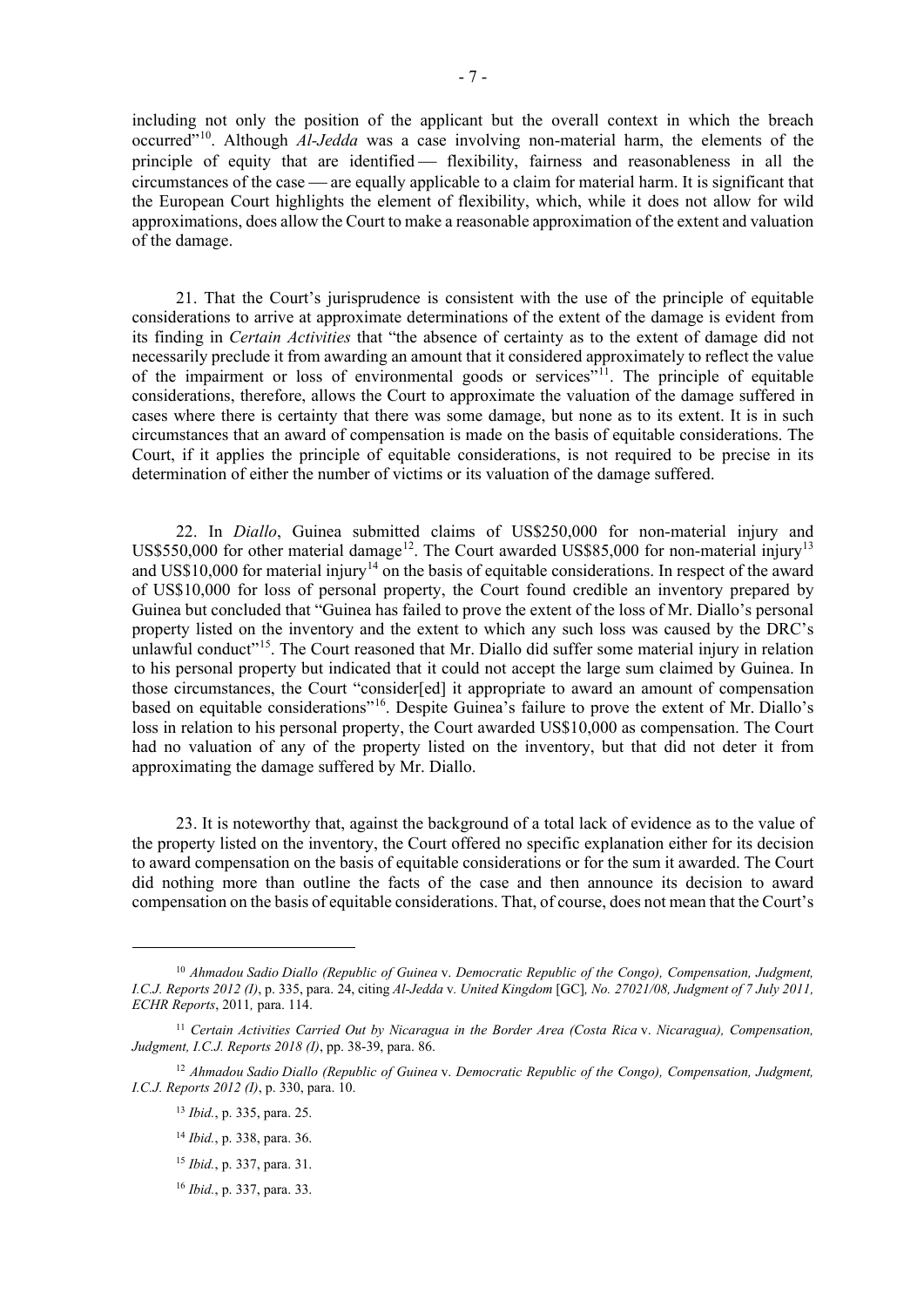decision was unreasoned, because it was within the Court's power to award compensation in the particular circumstances of a case, applying the elements of flexibility, fairness and reasonableness.

24. It is acknowledged that, in contradistinction to *Diallo*, which addresses compensation for a single individual, the present case relates to mass casualties in an armed conflict. However, *Diallo* establishes a principle whereby the Court can arrive at an approximation of the damage and correspondingly make an award of compensation. This principle is as applicable to mass casualties as it is to a single individual, although, concededly, its application will be more difficult in relation to the former. Indeed, its application is particularly appropriate in the context of a mass casualty, such as the armed conflict between Uganda and the DRC, because of the inevitable uncertainties that will arise in determining quantities, e.g. the number of persons who lost their lives.

25. In *Chaparro Álvarez and Lapo Íñiguez* v*. Ecuador* (cited by the Court in *Diallo*[17\)](#page-7-0), the applicants sought compensation for pecuniary damage resulting from their unlawful detention and the Ecuadorian Government's unlawful seizure of their factory that produced ice chests. With regard to pecuniary damage arising from the seizure of the applicants' property, the Inter-American Court of Human Rights noted that the only evidence presented was an expert appraisal that "made general references, without defining the amount they are requesting as compensation for this concept and without developing a logical reasoning that would allow the Court to assess the damage effectively caused"[18](#page-7-1). The Inter-American Court expressly acknowledged "the complexity of determining the commercial value" of the applicant's company, but nonetheless it awarded the sum of US\$150,000 "based on the equity principle"<sup>[19](#page-7-2)</sup>. The Inter-American Court took into consideration the fact that the "factory had been in operation for several years and that, at the time of the facts, had received some loans to improve its productivity<sup>"[20](#page-7-3)</sup>. Like the Court in *Diallo*, the Inter-American Court did not have any specific evidence on the basis of which it could arrive at an approximate valuation of the loss suffered by the company, but that did not deter it from arriving at a sum on the basis of equitable considerations that, in its view, approximated to the value of the loss suffered by the company. Again, like the Court in *Diallo*, it is noteworthy that, in the face of a total lack of any evidence as to the valuation of the loss suffered by the company, the Inter-American Court did not offer any specific reason either for awarding compensation on the basis of equitable considerations or for the sum it awarded.

26. In *Diallo*, the Court specifically cited paragraphs 240 and 242 of *Chaparro* which read:

"240. The representatives did not present any supporting documentation that would allow the Court to establish the value of Mr. Lapo's house. Consequently, the Court decides, in equity, to establish the sum of US\$20,000.00, (twenty thousand United States dollars). The State must pay this amount to Mr. Lapo within one year of notification of this judgment.

. . . . . . . . . . . . . . . . . . . . . . . . . . . . . . . . . . . . . . . . . . . . . . . . . . . . . . . . . . . . . . . .

242. The amount requested for [Chaparro's apartment] is US\$135,729.07 (one hundred and thirty-five thousand seven hundred and twenty-nine United States dollars and seven cents). From the evidence provided, the Court is unable to establish clearly

<sup>20</sup> *Ibid.*

<span id="page-7-0"></span><sup>17</sup> *Ahmadou Sadio Diallo (Republic of Guinea* v. *Democratic Republic of the Congo), Compensation, Judgment, I.C.J. Reports 2012 (I)*, p. 337, para. 33.

<span id="page-7-3"></span><span id="page-7-2"></span><span id="page-7-1"></span><sup>18</sup> *Chaparro Álvarez and Lapo Íñiguez* v. *Ecuador, Judgment of 21 November 2007* (preliminary objections, merits, reparations and costs), IACHR, Series C, No. 170, para. 230.

<sup>19</sup> *Ibid.*, para. 232.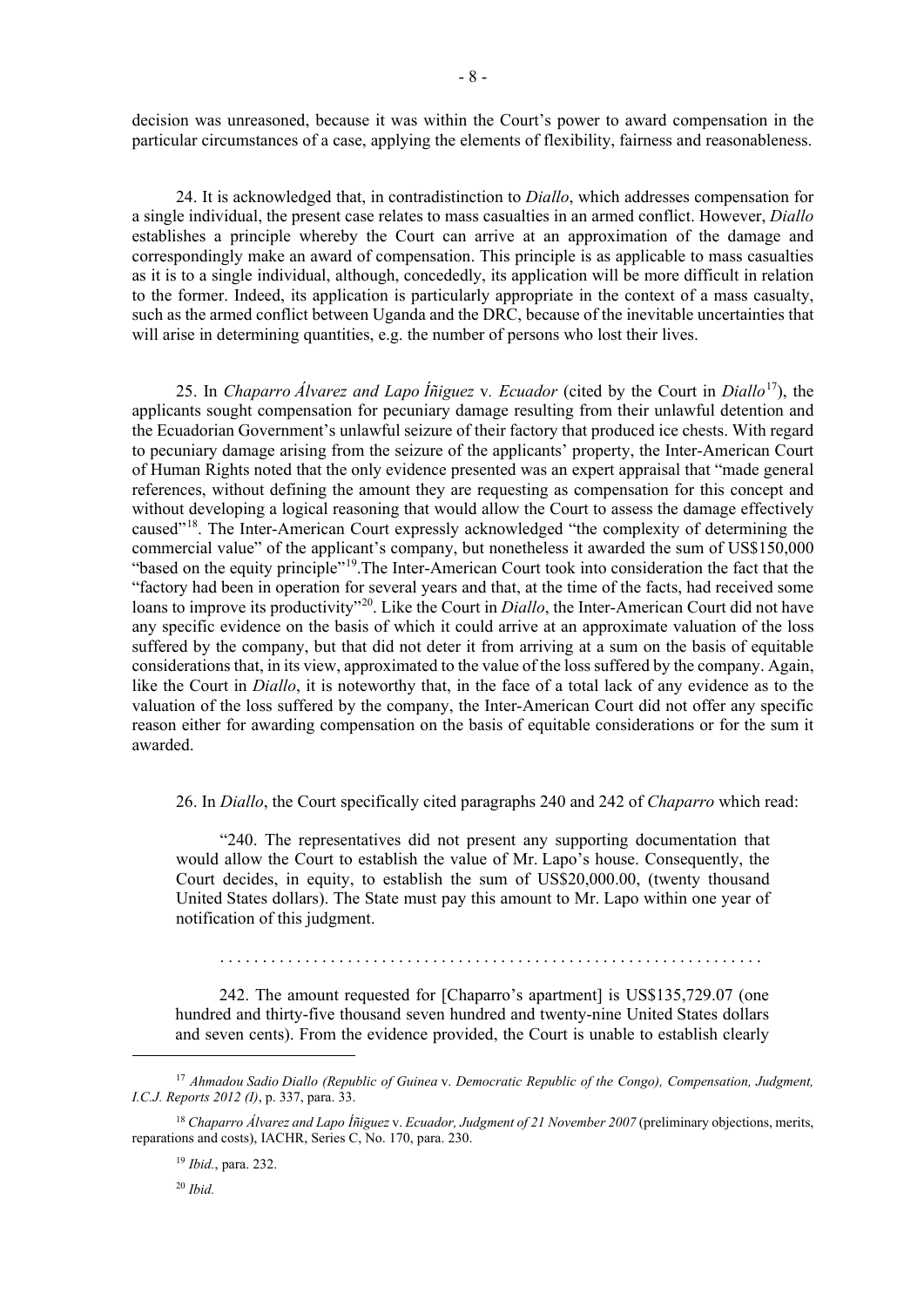the basis used by the expert to establish that the apartment was worth this amount, since no additional evidence or arguments have been submitted by the representatives in this regard. Therefore, it decides to establish, in equity, the amount of US\$40,000.00 (forty thousand United States dollars), which the State must deliver to Mr. Chaparro to compensate him for the loss of his apartment. The State must pay this amount to Mr. Chaparro within one year of notification of this judgment."<sup>[21](#page-8-0)</sup>

27. *Chaparro* provides a very strong precedent for the Court to arrive at an approximate sum as compensation for injuries suffered by the DRC, because in relation to Mr. Lapo's house there was no supporting documentation that allowed the Inter-American Court to establish its value. Nonetheless, that court awarded the sum of US\$20,000. Further, although the Inter-American Court found the expert evidence in relation to the value of Mr. Chaparro's apartment to be wholly unhelpful, it "establish[ed], in equity, the amount of US\$40,000" as compensation. It is quite likely that the Court cited this case because it felt that the principle of equity, on the basis of which the Inter-American Court acted, had elements that were similar to the principle of equitable considerations it applied in *Diallo.*

28. As in *Diallo*, the Inter-American Court did not offer any specific reason either for awarding compensation on the basis of equity or for the sum it awarded. It outlined the facts and thereafter awarded compensation on the basis of equity, although it had no supporting evidence whatsoever in relation to the value of the house and the apartment, the principle of equity allowed it to make a reasonable estimate of the compensation.

29. Here again, although this case does not relate to mass casualties in an armed conflict, the principle of equity, on which it relies, is as applicable to such casualties as it is to a single individual.

30. In its Final Award on *Eritrea's Damages Claims*, the EECC acknowledged that there were significant weaknesses in the evidence relating to the extent of injury or valuation. Nonetheless, since the violations of harm to individuals were many, the Commission, "in the circumstances[, has] sought to develop a reasonable estimate of the losses resulting from the injuries it found, taking account of the likely population of the affected areas and estimates of the frequency and extent of loss. This process was unavoidably imprecise and uncertain, but it was necessary given the limitations of the record"<sup>22</sup>. The element of reasonableness on which the Commission relied is a significant component of the principle of equitable considerations; it is equally clear that this element allows a court or tribunal to navigate areas of uncertainty and imprecision in the evidence with a view to fixing a sum for compensation.

#### *Conclusions on the principle of equitable considerations*

31. When the Court applies the principle of equitable considerations, it is applying equity *intra legem*, equity within the law; in particular, it is applying equity in the manner that Professor Francesco Francioni has described it: "as a method for infusing elements of reasonableness and 'individualized' justice whenever the applicable law leaves a margin of discretion to the court or tribunal which has to make the decision"[23](#page-8-2). It is not applying equity *contra legem,* an example of

<span id="page-8-0"></span><sup>21</sup> *Chaparro Álvarez and Lapo Íñiguez* v. *Ecuador, Judgment of 21 November 2007* (preliminary objections, merits, reparations and costs), IACHR, Series C, No. 170, paras. 240 and 242.

<sup>22</sup> EECC, *Final Award – Eritrea's Damages Claims, Decision of 17 August 2009*, para. 72.

<span id="page-8-2"></span><span id="page-8-1"></span><sup>23</sup> Francesco Francioni, *Equity in International Law*, Max Planck Encyclopedia of International Law, November 2020.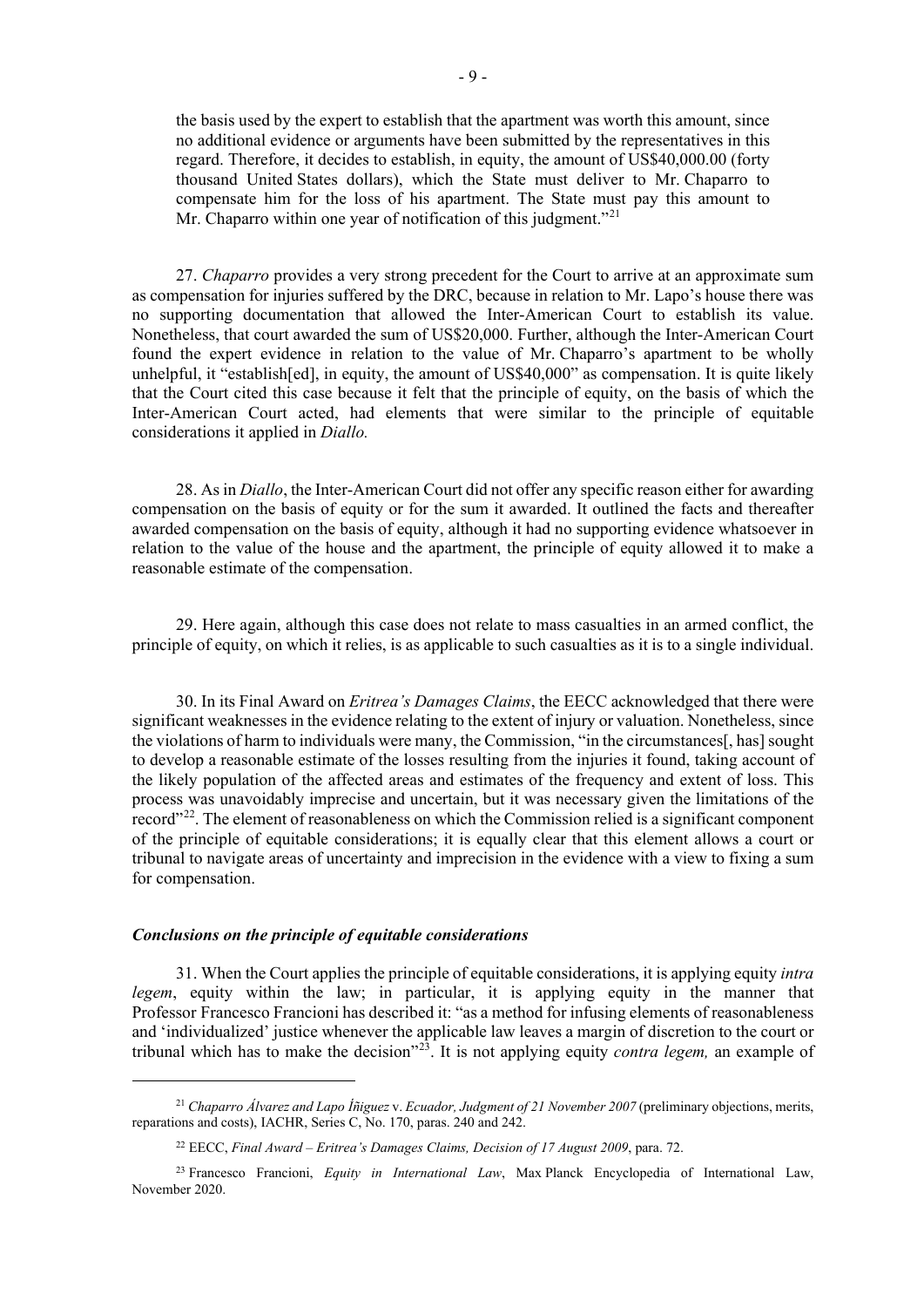which is the power given to the Court under Article 38, paragraph 2, of the Statute of the Court to determine a case *ex aequo et bono* if it has the consent of the parties to do so. In sum, therefore, the elements of the principle of equitable considerations are reasonableness, flexibility, judgment, approximation and fairness. Consequently, the Court's finding that it may form an appreciation of the extent of damage is nothing but an illustration of the principle of equitable considerations, which allows for reasonableness and judgment, as indicated by the EECC, and flexibility, as indicated by the European Court of Human Rights in *Al-Jedda*. Another important feature of the principle of equitable considerations is that the court or tribunal, in applying that principle, becomes actively engaged with the evidence so as to estimate a sum for compensation, or, in the language of the EECC, "to determine appropriate compensation". The EECC sees this activity as obligatory, even if it calls for estimation or guesswork, albeit an estimation that is restrained by the range of possibilities indicated by the evidence. It does not appear that the Court was prepared to become sufficiently engaged with the evidence so as to estimate a sum for compensation.

### **Application of the principle of equitable considerations to the facts of the case**

32. Had the Court applied the principle of equitable considerations, it would have been able to determine a specific sum for compensation in practically every case in which the DRC made a claim for compensation. In those cases, the Court had before it, evidence from the DRC as to the extent of damage or injury and the valuation of the damage or injury. It also had before it, evidence from its own experts as well as from United Nations bodies and non-governmental organizations. Whenever the Court has evidence of that kind before it, it is always in a position to weigh the varying proposals from the parties and others and determine a sum for compensation on the basis of equitable considerations. Even if the Court only has evidence from the applicant and the respondent, or from one party alone, by becoming actively engaged with the evidence, it is in a position to determine a sum for compensation on the basis of equitable considerations. It is not the case, as the Court asserts in relation to loss of life, injuries to persons, and rape, that the evidence did not allow it to even approximate the number of persons or injuries involved. Eritrea and Ethiopia, like the DRC and Uganda, are poor, developing countries with relatively limited infrastructural facilities, and it is therefore not surprising that, except in relation to evidence for damage to buildings, the evidence before the EECC was of the same quality as the evidence before the Court. Nonetheless, the EECC found it possible in respect of all the claims, except for those dismissed for lack of evidence, to fix a sum as compensation on the basis of a reasonable estimate.

33. For example, Eritrea sought compensation for injury resulting from rape<sup>[24](#page-9-0)</sup>. It provided very little evidence as to the extent of the damage (i.e. number of women raped) or the valuation of the injury. Rather, Eritrea proposed that each party set aside an estimated US\$500,000 to US\$1,000,000 to fund locally administered programs for women's health care and support services for rape victims<sup>[25](#page-9-1)</sup>.

34. In light of the lack of evidence, the Commission faced similar challenges to the Court in assessing the DRC's claims for damage to persons resulting from rape. Like the Court, the Commission noted "the cultural sensitivities surrounding rape in both countries and the unwillingness of victims to come forward<sup>326</sup>. As such, the Commission "ha[d] no illusion that the record before it reveals the full scope of rape during the extended armed conflict<sup>527</sup>. The Commission was, therefore, "acutely aware that the full number of victims and the full magnitude of the harm

<span id="page-9-1"></span><span id="page-9-0"></span><sup>24</sup> EECC, *Final Award – Eritrea's Damages Claims, Decision of 17 August 2009*, para. 236.

<sup>25</sup> *Ibid*.

<span id="page-9-2"></span><sup>26</sup> *Ibid.*, para. 234.

<span id="page-9-3"></span><sup>27</sup> *Ibid*.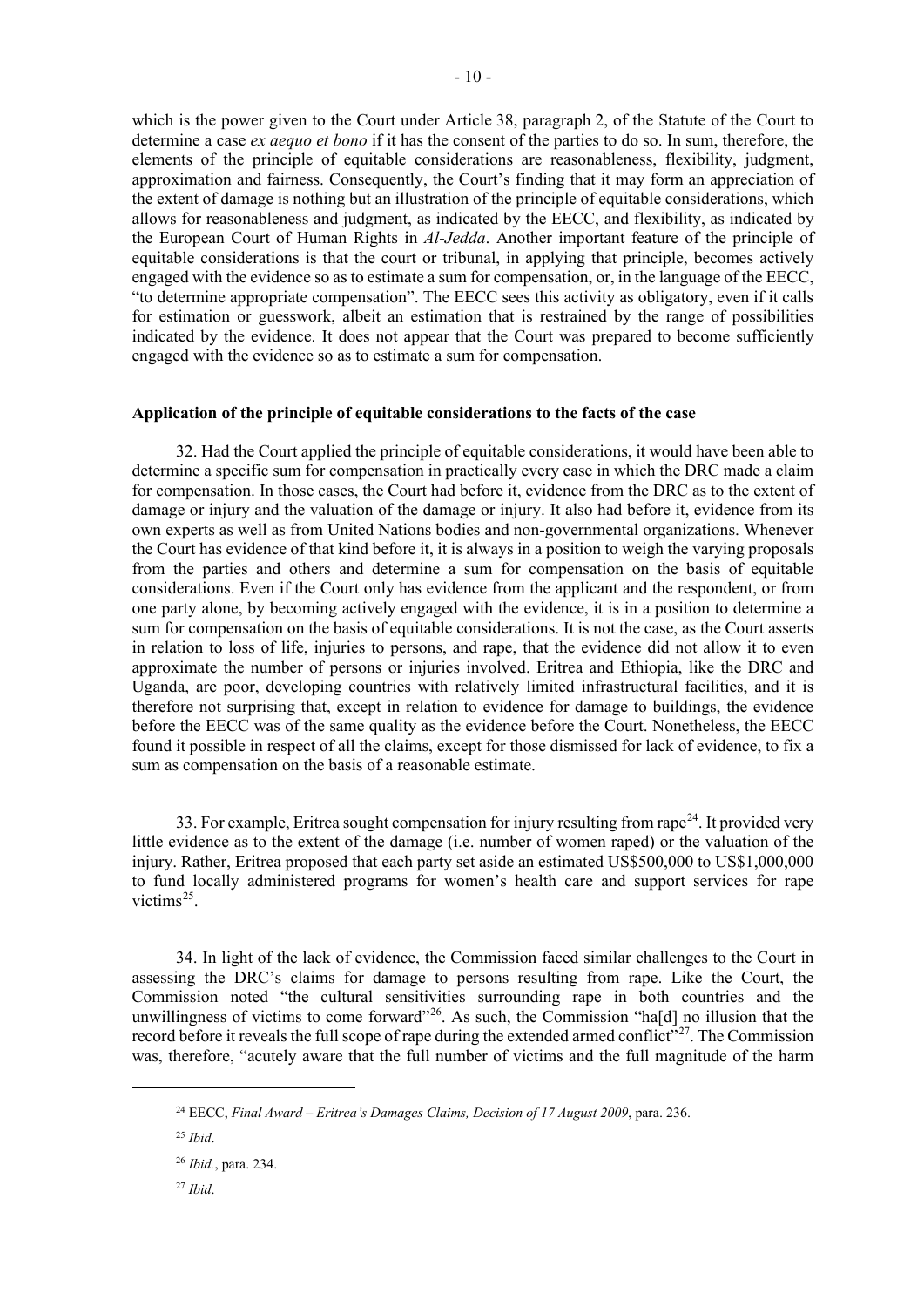they suffered cannot and will not ever be known"<sup>28</sup>. The parties similarly failed to "provide the Commission with an agreed or useful methodology for assessing compensation"<sup>[29](#page-10-1)</sup>.

35. However, the Commission's award of compensation for rape reflected a reliance on the elements of judgment and flexibility that is missing in the Court's determination of compensation for the same category of injury. The Commission found that it was "predictable that each Party failed to prove its damages claim for rape, either as to a reasonable number of victims or as to a reasonable measure of economic harm<sup>3[30](#page-10-2)</sup>. The Commission did not find it strange that the parties failed to identify a sum to reflect the extent or valuation of the harm caused by rape, because it was willing to accept the responsibility to determine appropriate compensation. It rejected Eritrea's proposal because it was "presented . . . without explanation"<sup>31</sup>, and found that such amounts did not provide sufficient support for rape victims<sup>[32](#page-10-4)</sup>. Importantly, the Commission "consider[ed] that this serious violation of international humanitarian law demand[ed] serious relief<sup>333</sup>. In order to adequately compensate for the acute harm of rape, the Commission became so actively engaged with the evidence that it awarded US\$2 million to Eritrea, for Ethiopia's failure to prevent the rape of known and unknown victims in Eritrea; this sum was in excess of Eritrea's own proposal (see paragraph 35 of this opinion)<sup>[34](#page-10-6)</sup>. In making this award, the Commission obviously took into account that "the record" before it" did not reveal "the full scope of rape during the extended armed conflict".

36. The evidence relating to rape provides an illustration of a case in which the Court could certainly have fixed a sum as compensation on the basis of equitable considerations. The DRC relied on the finding by Congolese investigators of 342 cases of rape. However, it correctly concluded that that sum was an undercount for a variety of reasons, including the common practice of rape during the war and the well-known cultural tendency among victims not to report rape. Consequently, in order to take account of those factors the DRC multiplied the number of 342 by five and claimed compensation for 1,740 cases of rape and sexual violence. It must be acknowledged that this was not a satisfactory approach. However, there was evidence before the Court that would have allowed it to award compensation for the rape of an identified number of victims on the basis of equitable considerations. Instead, the Court found that there was a significant number of victims of rape and sexual violence. While it was correct for the Court not to accept the number of 1,740 cases of rape as submitted by the DRC, it was certainly in a position to accept that there were more than 342 such cases and identify a number that would form the basis for the valuation of the injury, for the following reasons. First, the Court had the uncontradicted statement by the DRC that for cultural reasons cases of rape and sexual violence are under-reported. Second, the DRC's submission that rape and sexual violence were widespread weapons of war in Ituri is supported by the ICC's confirmation that it was a "common practice" in that district (*The Prosecutor* v*. Bosco Ntaganda*, ICC-01-04-02). Third, it had the statement of the MONUC special report on the events in Ituri that "[c]ountless women were abducted and became 'war wives', while others were raped or sexually abused before being released". Fourth, proof in this phase of the proceedings does not require the same degree of certainty as the merits phase, addressing responsibility for wrongful conduct. The Court can be satisfied by proof on a balance of probabilities. These four factors provide a sound basis for a conclusion that

<span id="page-10-6"></span><sup>34</sup> *Ibid.*, para. 239.

<span id="page-10-0"></span><sup>28</sup> EECC, *Final Award – Eritrea's Damages Claims, Decision of 17 August 2009,* para. 234.

<span id="page-10-1"></span><sup>29</sup> *Ibid.*, para. 235.

<span id="page-10-2"></span><sup>30</sup> *Ibid*.

<span id="page-10-3"></span><sup>31</sup> *Ibid.*, para. 237.

<span id="page-10-4"></span><sup>32</sup> *Ibid.*, para. 237.

<span id="page-10-5"></span><sup>33</sup> *Ibid.*, para. 238.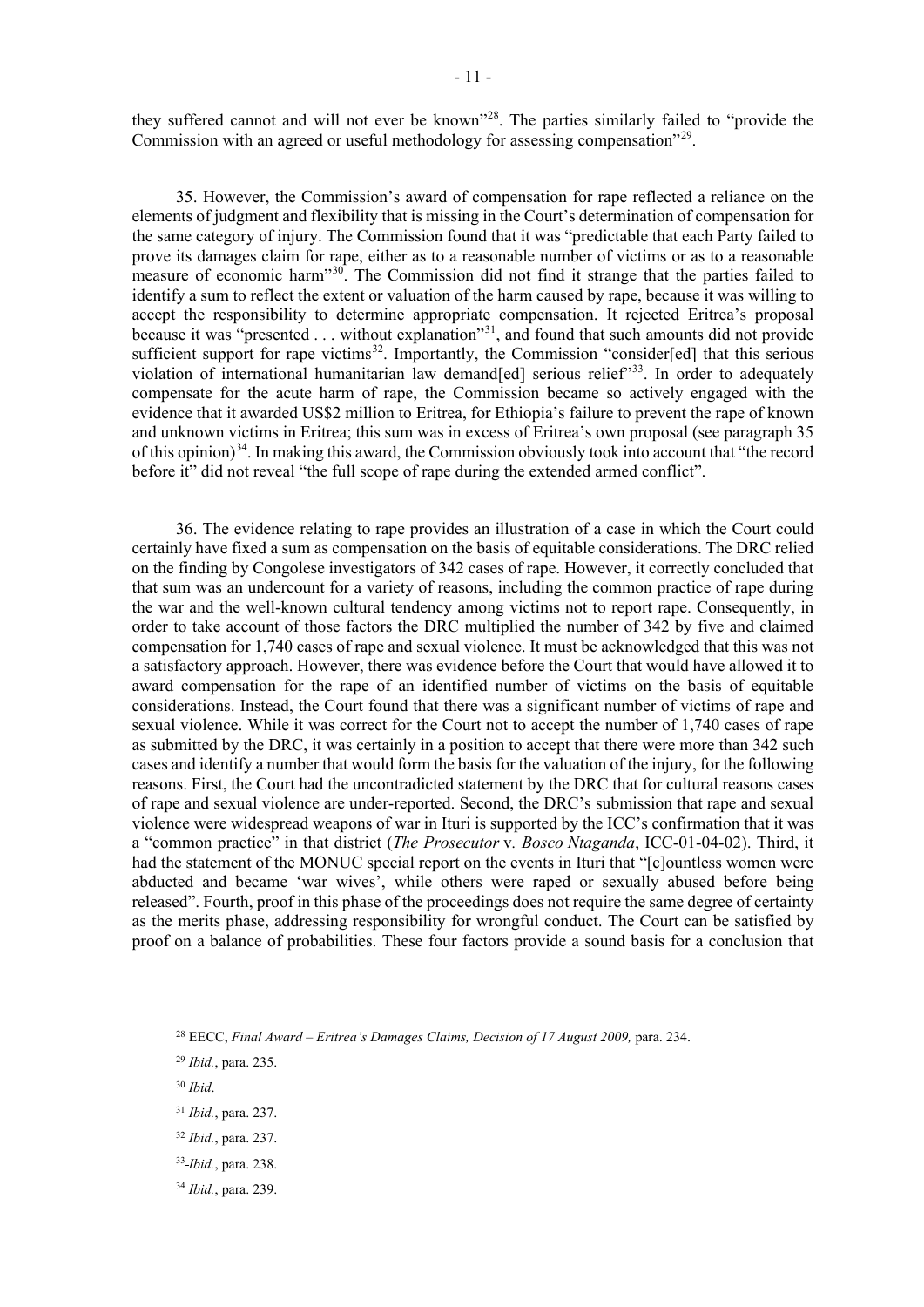there were more than 342 cases of sexual violence. The Court was in a position to identify a number higher than 342 and award a sum for compensation on the basis of equitable considerations.

37. Noticeably, the Commission played a more active role in its assessment of compensation than the Court, which was relatively passive in determining compensation. The Commission did not conclude that the evidence was of such poor quality that it was unable to even approximate the extent of the injury. Instead, it became actively engaged in the whole process of determining compensation by showing sensitivity to the inadequacy of the sum claimed by Eritrea as compensation and the fact that a serious violation of international humanitarian law had been committed.

38. A general comment that may be made is that the Court should have become more active and more engaged in fixing compensation by introducing its own determination of the extent and valuation of the damage or injury. The Court appears to see itself as performing a passive role as the recipient of the Parties' submissions and the evidence as a whole. Unlike the Commission, it does not see itself as being under an "obligation to determine appropriate compensation, even if the process involves estimation or guesswork within the range of possibilities indicated by the evidence"[35.](#page-11-0) *Certain Activities* provides a precedent for the Court becoming very engaged in the determination of compensation. In that case, the Court rejected the methodologies proposed by both parties for determining compensation for environmental damage and advanced its own methodology, albeit in some respects borrowing from the parties' methodologies. It was on the basis of its own methodology that the Court awarded compensation to Costa Rica on the basis of equitable considerations.

39. In *Diallo* and *Certain Activities*, the Court awarded compensation on the basis of equitable considerations. In this case, in respect of the five categories of injuries relating to damage to persons, rather than determining compensation on the basis of equitable considerations, the Court awarded compensation taking into account equitable considerations. No explanation is offered for the Court not following its approach in *Diallo* and *Certain Activities*. It is certain, however, that the approach adopted by the Court of awarding compensation taking into account equitable considerations means that it would not have had the full benefit of the principle. An award of compensation that only takes into account equitable considerations merely treats equitable considerations as an element in the determination of that award whereas an award of compensation based on equitable considerations is one that is governed by the principle of equitable considerations.

40. Thus, had the Court determined compensation on the basis of equitable considerations, it would have been in a position to award a specific sum as compensation for each category of injury.

## **Standard of proof**

41. The Court rightly concluded that the standard of proof at the merits phase is higher than it is at the reparations phase. However, it does not explicitly identify the lower standard applicable to the reparations phase. That omission may be overlooked if the findings of the Court on questions of compensation are consistent with the use of a lower standard of proof. As noted before, where the Court has found that the evidence was not sufficient to determine a reasonably precise or even an approximate number of lives lost or persons injured, a finding could have been made that the evidence was sufficient for that purpose on the basis of the lower standard of proof. For example, in relation to loss of life, the Court concludes that the evidence was not sufficient to determine a reasonably precise or even an approximate number of lives lost. The Court identifies a range of lives

<span id="page-11-0"></span><sup>35</sup> EECC, *Eritrea's Damages Claims, Final Award, Decision of 17 August 2009*, p. 508.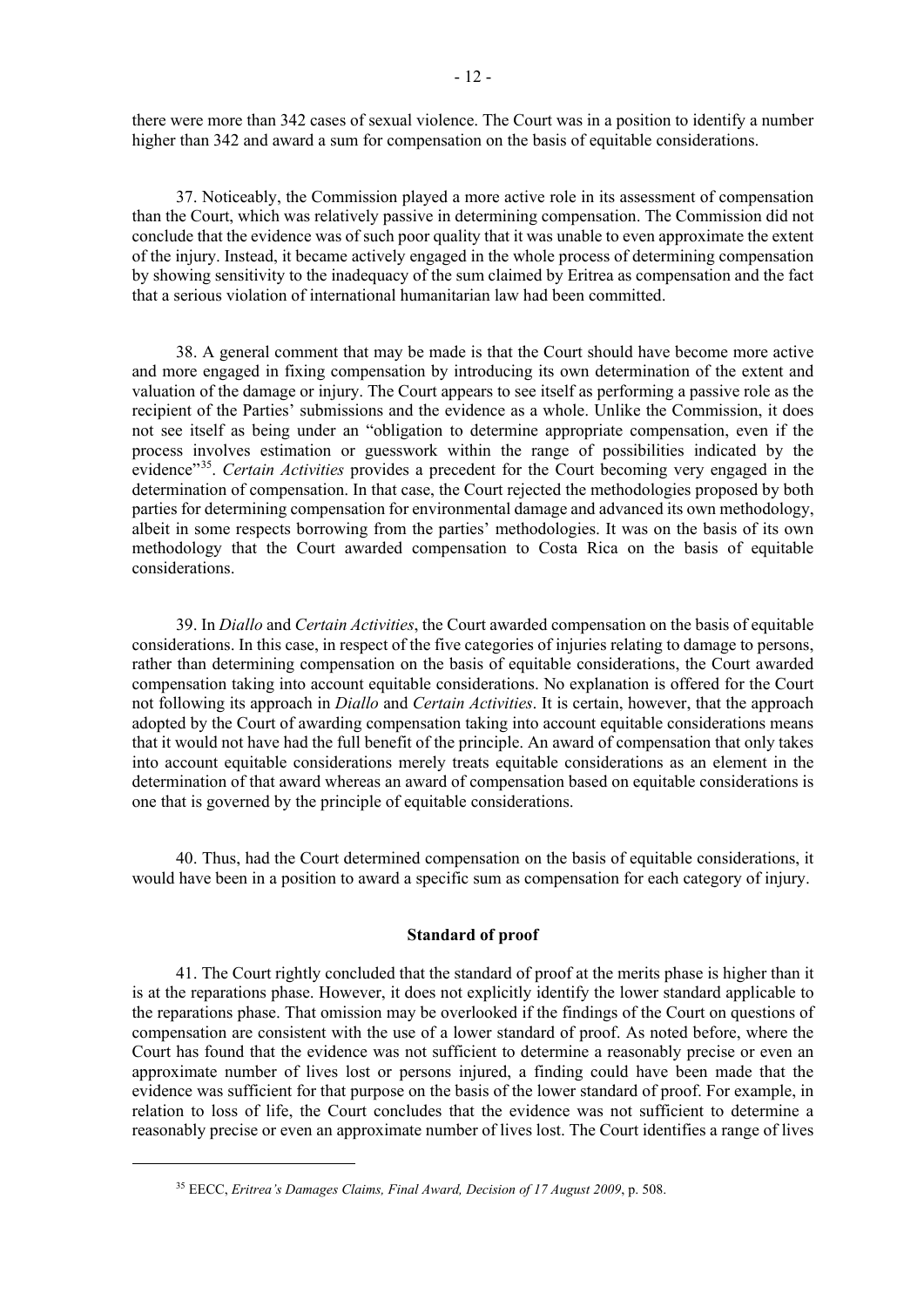lost from 10,000 to 15,000. There can be no doubt that on the basis of the lower standard of proof the Court would have been in a position to estimate the number of lives lost. Thus, if the Court determined that 12,000 lives were lost on a lower standard of proof such as a balance of probabilities its decision would be correct, because the evidence supports the conclusion that it was more probable than not that 12,000 lives were lost. One could arrive at the same conclusion on every occasion when the Court concluded that there was not sufficient evidence to even approximate the extent of the injury.

42. Moreover, there are instances in which the Court has used a standard of proof that is questionable because a lower standard should have been used in relation to the extent or valuation of damage or injury. Paragraph 163 states: "Turning to valuation, the Court considers that the DRC has not presented convincing evidence for its claim that the average amount awarded by Congolese courts to the families of victims of war crimes amounts to US\$34,000." Paragraph 180 states: "The DRC does not provide convincing evidence that these figures are derived from the average amounts awarded by Congolese courts in the context of the perpetration of serious international crimes." Paragraph 205 states: "In the framework of the present reparation proceedings, these methodologies do not provide a sufficient basis for assigning a specific valuation of damage in respect of a child soldier." Paragraph 243 reads: "In the Court's view, the DRC offers no convincing evidence for the number of 8,693 private dwellings that it claims have been destroyed in Ituri." Paragraph 248 states: "With regard to the valuation of the property lost, the Court considers that the DRC has not provided convincing evidence supporting the alleged average value of private dwellings, public buildings and property looted." Paragraph 307 states: "The Court considers that the figures put forward by the DRC with respect to the quantity and value of exploited diamonds for which Uganda owes reparation are not based on a convincing methodological approach, in particular because the DRC relies on insufficient and uncorroborated data." Paragraph 319 states: "The evidence furnished by the DRC does not provide a convincing basis for its claim of US\$2,915,880 for coltan." Finally, paragraph 340 states: "The methodology applied by the DRC to substantiate its claim is not convincing."

43. These are instances in which the Court has rejected claims on the basis that the evidence was not convincing. This is too high a standard for the reparations phase. Notably, at the merits phase the Court used the standard of convincing evidence in relation to questions of responsibility. For example, paragraph 72 of the 2005 Judgment states that "[t]he Court must first establish which relevant facts it regards as having been convincingly established by the evidence, and which thus fall for scrutiny by reference to the applicable rules of international law"<sup>[36](#page-12-0)</sup>; paragraph 210 states: "The Court finds that there is convincing evidence of the training in UPDF training camps of child soldiers and of the UPDF's failure to prevent the recruitment of child soldiers in areas under its control."[37](#page-12-1) There are other instances in which the Court uses the standard of convincing evidence at the merits phase. It follows that if convincing evidence is the correct standard of proof for the merits phase, it cannot be the correct standard for the reparations phase where the standard is lower.

# **Macroeconomic damage**

44. Notably, the Court did not rule on the question whether macroeconomic damage was compensable under international law; it found that the DRC had not established the required causal nexus between Uganda's wrongful conduct and the alleged macroeconomic damage.

<span id="page-12-1"></span><span id="page-12-0"></span><sup>36</sup> *Armed Activities on the Territory of the Congo (Democratic Republic of the Congo* v. *Uganda), Judgment, I.C.J. Reports 2005*, p. 205, para. 72.